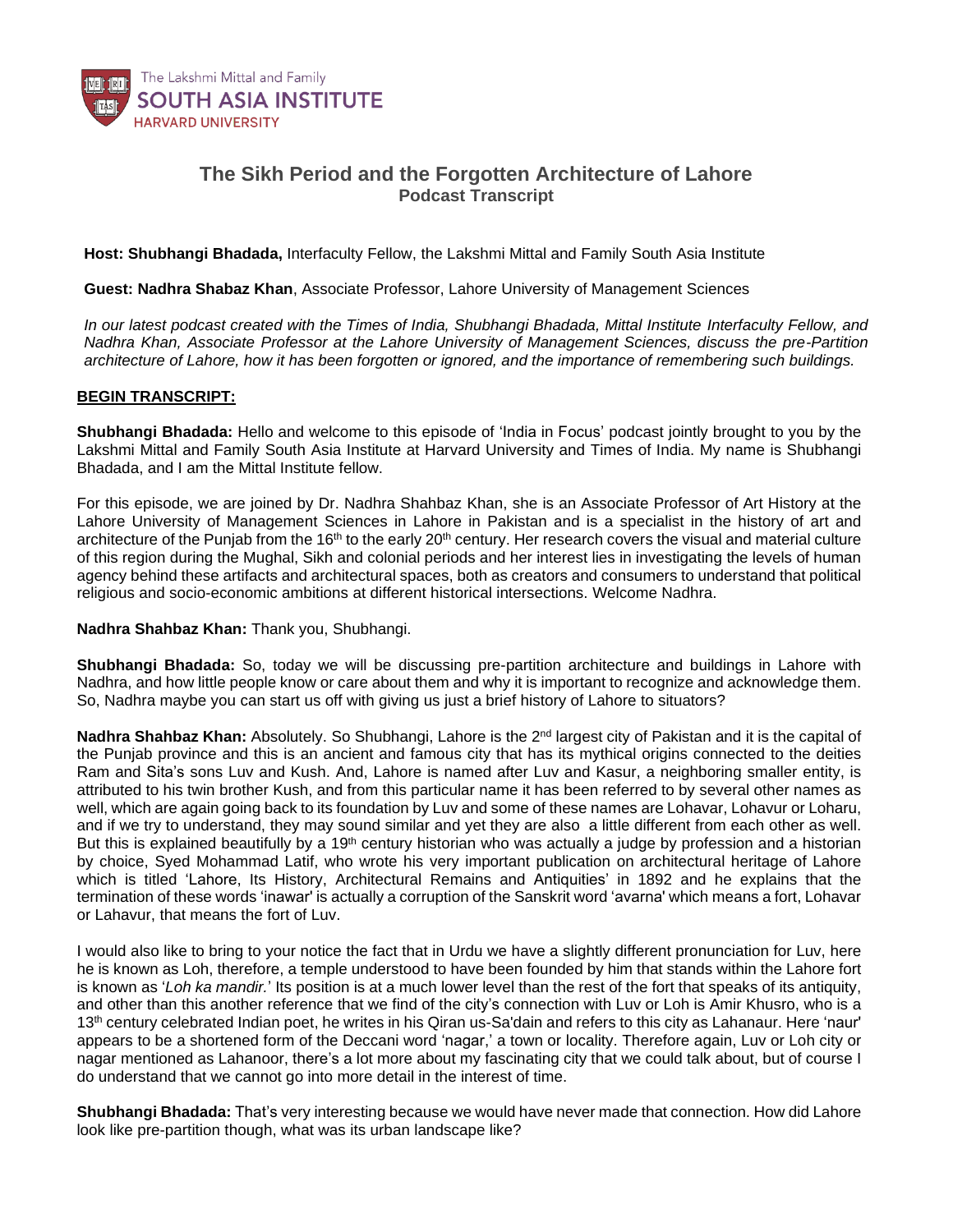**Nadhra Shahbaz Khan:** Let me first recall Lahore's recent past before Punjab's annexation by the British in 1849. For the Mughals this was their tarikh-e-sultanat, which literally translates as the realm of something, and it was the Lahore durbar or the seat of power for the Sikh Maharaja Ranjit Singh. How Lahore changed under the British rule and what it looked like by the 1940s was very different from its character and shape in earlier times. By this time, Lahore had everything a modern European city could offer in the early 20th century and a comparison between a late 19th and early 20th century map, effectively shows how local names of buildings, gardens, and roads in Mughal and Sikh times were being replaced by British names.

On the one hand were architectural structures carrying the official British stamps in their design and layouts that were springing up along the Mall Road, such as the general post office or GPO as we call it. That was laid out as the letter 'V' to celebrate Queen Victoria's golden jubilee. Then there was the Charing Cross that had a marble baradari which is still there, which used to carry the Queen's statue, which is now in the Lahore museum and then there were the Lawrence and Montgomery Halls in the Lawrence Gardens built in the neoclassical idiom, and part of the government college building is in the neo-Gothic style. Other than these, most of the roads in the city were named after important British personalities, so when one looks at late 19th and early 20th century map of Lahore, what you find cutting across the city running everywhere are roads named after these British personalities, some of which are still known as Napier Road, Durand Road, McLeod Road, Lake Road and so many others. Then there were large sections of the city named after some of these people and one such locality was known as the Donald Town, honoring the Lieutenant Governor of Punjab, Donald McLeod.

A new colony Model Town, almost 7 kilometers away from the old part of the city was also where houses were designed as modern bungalows instead of the traditional inward-looking courtyard type houses that Lahoris were familiar with. Along with these, there definitely were some private buildings commissioned by the local elite and these were also among the city's landmarks and luckily some of these are still existent, for example, Dayal Singh Mansion and the Baba Dhinga Singh buildings along the Mall Road, then we have the Gangaram hospital, we also have the Gulab Devi hospital, commissioned by Lala Lajpat Rai in his mother's name. So, Lahore was a happening place and Lahoris did celebrate their city, they knew very well they were very aware of their city's importance and the luxuries it could offer them.

Pran Nevile in his memoirs of Lahore, 'Lahore: A Sentimental Journey' is what he calls them, quotes an old maxim that express the reluctance of Lahoris of leaving their city even to find work elsewhere and it goes like this '*khaiye kanak chahe bhogi hove, rahiye Lahore paave jhuggi hove*' and I'll translate the second part which means '*rahiye Lahore paave jhuggi hove*,' one must dwell in Lahore even if it's just a hut. And the author, Pran Nevile also recalls how he refused a position as a lecturer at the Hoshiarpur College after completing his masters because he didn't want to leave Lahore and then during partition he had to.

**Shubhangi Bhadada:** That was very interesting. So, you mentioned the fact that how some areas were exclusive, and the locals were not allowed or were restricted in their movement, was this something that was seen in different parts of the city or was this just only in the British areas? How is the movement in the city during the pre-partition time?

**Nadhra Shahbaz Khan:** So, now we are kind of jumping forward coming to let's say, again pre-partition times, from the Sikh period again to the colonial period again you know what starts emerging is the fact that areas that are named after, that are self explanatory tell us that people had started to move in clusters or were huddling together, different religious groups were probably made to feel safer. And then again, this would be a very interesting area to carry out more research, was this deliberate or were people forced or made to understand they had to live in these different clusters away from the other religious groups.

For example, again cartography is something that yields a lot of information in this regard, is what you find is, you know Krishan Nagar, Ram Gali or Ram Nagar and as opposed to this we have Mominpura or Islam Gali. And when we look at a lot of literature that was produced after partition, this nostalgia about Lahore people who were moving away or were staying back in Lahore and talking about these 'good old days' through that literature. And of course, other historical accounts also help us paint this picture of when the riots started taking place, it was very difficult or dangerous for let's say, a Muslim to pass through areas that were densely populated with Hindus and the same went for the Hindu population of Lahore, to come across or to pass by areas that were again seen as typical Muslim areas. So, how these religious identities were pitted against each other and what happened to the city and how the city was divided into different zones and these were barred for each other, is again something that emerges when one reads all of these accounts of the mostly penned after partition.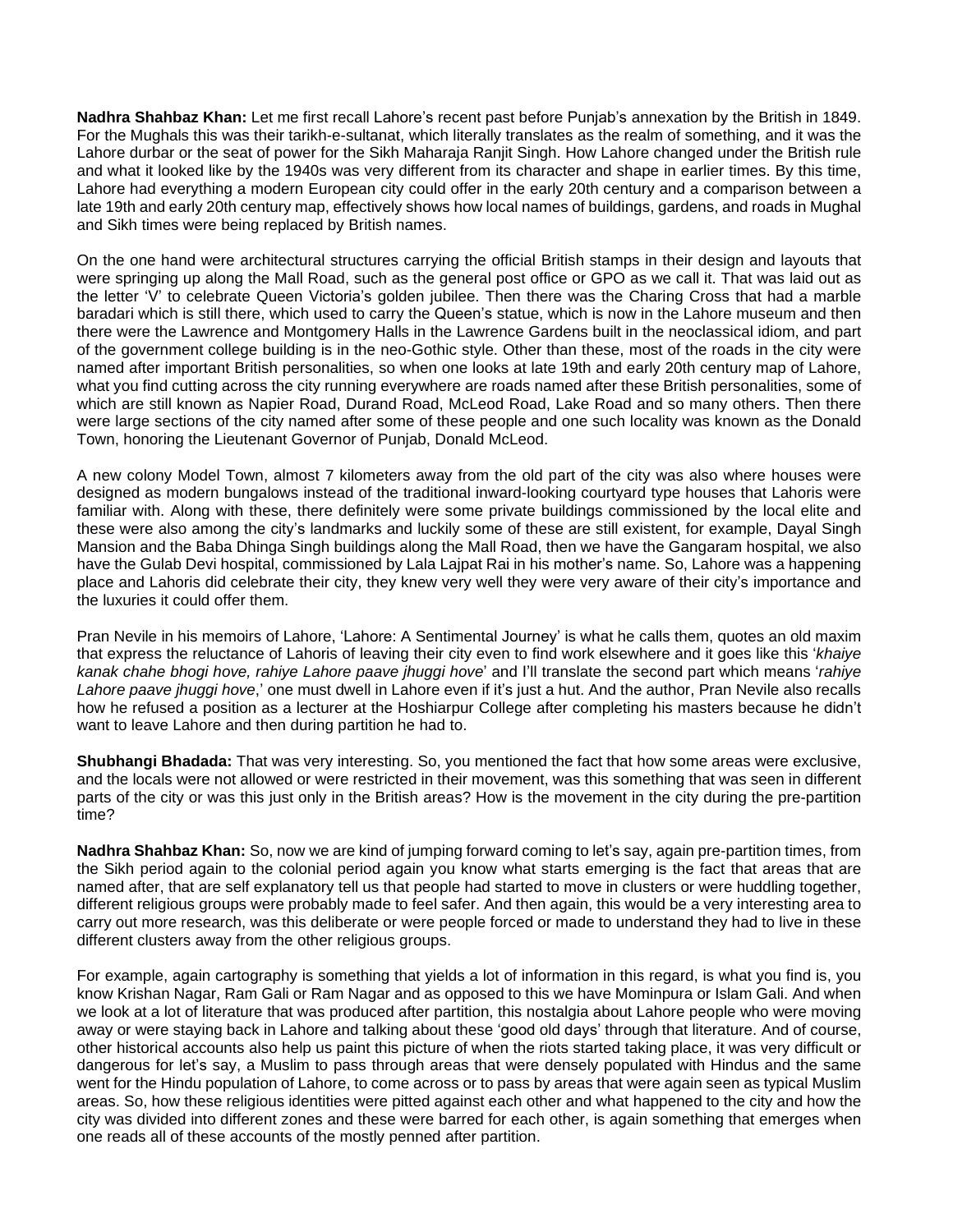**Shubhangi Bhadada:** So, you mentioned these small neighborhoods or colonies that became little clusters of Hindus or Muslim communities but what would you say was the sense in terms of the public spaces in Lahore? So, were there any which were porous, where there was an intermingling which was happening in the pre-partition time as we hear of communities living together and moving together.

**Nadhra Shahbaz Khan:** Absolutely, so again, sometimes it becomes really difficult to imagine these pre-partition days because as we start moving closer to 1947, everything starts appearing, areas cordoned off, these zones divided into different kind of unsafe and safe areas. These malleable boundaries were hardened as partition was approaching, but if we take a few steps back in time, what does appear is easy intermingling, safe neighborhoods, people meeting and greeting each other. We have public parks and gardens, there were cinemas, I haven't really come across anything and maybe I need to look into it a little more carefully, how are people using these public spaces in terms of were they okay in sitting next to each other or were there again areas within a cinema house let's say or what does come across again as something which was more easy going.

And one account that I came across is Sheikh Abdul Shakur's essay, which is titled, again talking about what we are discussing right now, it's in Urdu and it says '*kuch ravadari ki baatein*,' which would loosely translate as some chit chats of egalitarians. And, this was published in Nakush and its Lahore number in 1962, where the author calls Anarkali Bazaar the heart of Lahore, and this was actually the main shopping centre where people from out of Lahore used to come and shop because the latest fashion would be available there and one wanted to be seen in Anarkali Bazaar.

So, what he mentions is very interesting, he talks about two important shops here, one was known as the Karnal shop and the other one was the Sardar Jagat Singh Kawanra's shop. Now, the first one was owned by a Muslim but what the author tells us is that this was mostly patronized by a large number of Hindus and Sikhs. And then these authors also talk about several doctors who were probably either Muslims or Hindus or Sikhs who were selflessly serving all communities, all religious groups, and had a long list of patients that were cured by them. So, things were pretty good if we take a few steps away from the actual ten years, the last decade before partition where things became painful and making each community the other for the other. This is what I have come across through studying these buildings is that if we take a few steps further back is that particular vantage point gives us broader view of what different communities were doing, how things were so beautiful in the city and it kind of enhances our understanding of this notion of living together in harmony.

**Shubhangi Bhadada:** Absolutely. So, let's focus on maybe a few buildings that you think incapsulate this period for Lahore and give us the sense of what was pre-partition Lahore, if you think of any such buildings that come to your mind when you think of this period in Lahore and what it represented per, all of South Asia really, with Lahore being such a central city at that point.

**Nadhra Shahbaz Khan:** Absolutely. That's a great question Shubhangi, one building that comes to mind is the Bradley Hall. This was built to honor Charles Bradley, who was a free thinker, who was a political activist, and this is a beautiful, imposing, triple storied red brick building and this was actually designed as a multi-purpose space where both political and cultural events were held. Plays were held here, mushairas or poetry recitals, dance performances, as well as political meetings and rallies. So, this place was catering to all of this and bringing people together, giving them a place and a space where they could express themselves artistically or vent out their feelings, anti-colonial sentiments. So, Bradley Hall was one of the most important buildings, as far as I am concerned in Lahore, that now stands neglected. People generally don't know about it, I don't know about it, I knew very little about it and heard about it, but I did not know what a significant role this building was playing in these pre-partition days.

On the one hand, this is a place where people are coming for a good time and on the other hand, this was a place or a building that was also being used as the national college where Bhagat Singh used to study. And again, this was again a base which was used to hold rallies and where these slogans must have been chanted of 'Inqalab Zindabad' or the revolutionaries must have gathered there, irrespective of their religious affinities, where they were together in this movement for independence, where they wanted their land to be freed of the colonial rule. And that is what warms my heart, because that is the point I wanted to celebrate more because that is how I frame it for my students, I want them to understand that partition is something that created two countries.

Other than the Bradley Hall, Shubhangi, there is another very important building that I had great difficulty in identifying. So, while I was studying the Bradley Hall and Bhagat Singh, another building sprang up in these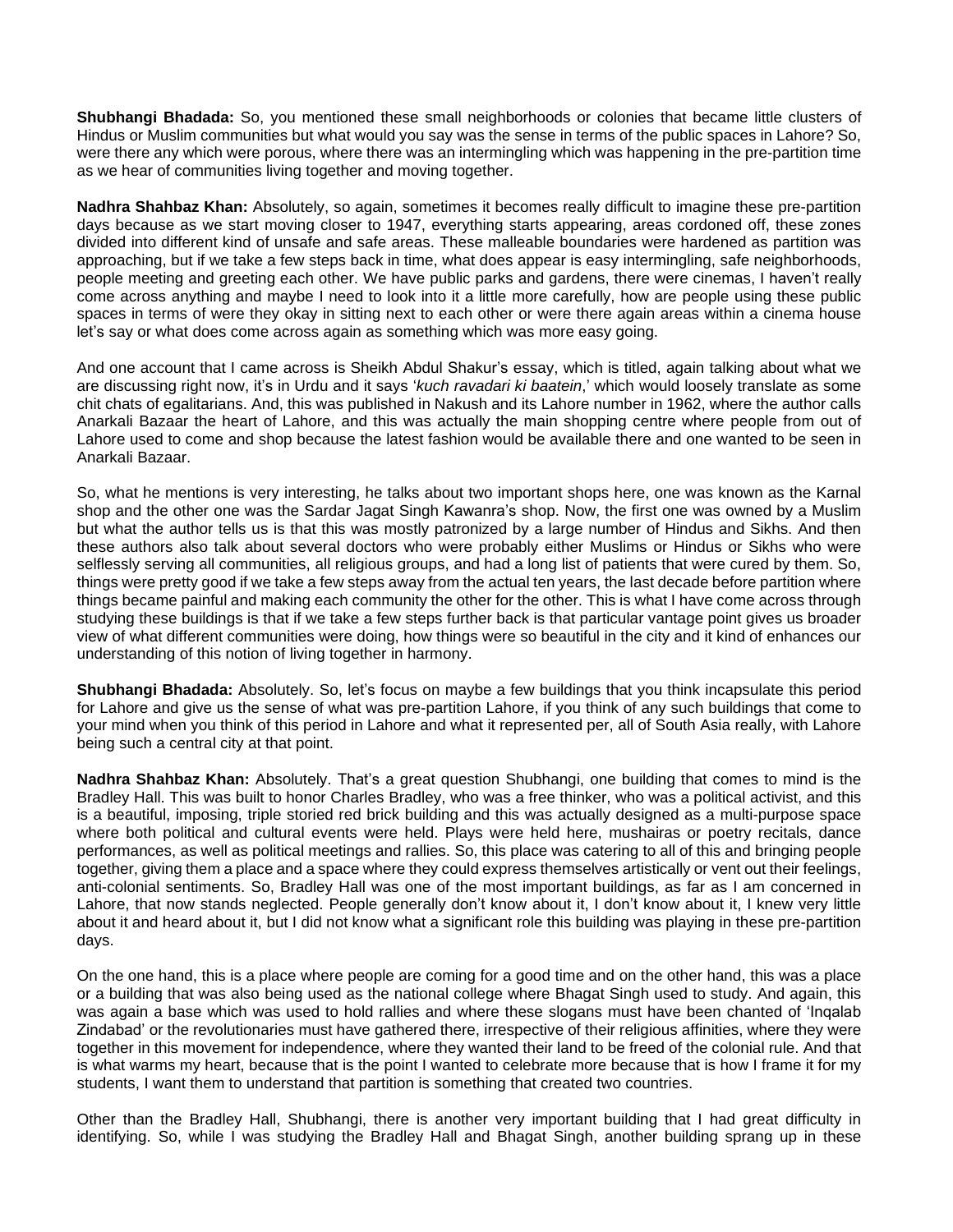documents I was looking at. And this was the Lajpat Rai Bhavan and of course, I did not know anything about Lajpat Rai Bhavan, I'd never heard about it and I did not, I am sorry to admit this, but I did not even know about Lala Lajpat Rai. I had no clue that this extremely important freedom fighter used to live in Lahore, he died because he was heading a rally against the Simon Commission and he was baton charged, he was a heart patient, he could not survive this assault and died. And how Bhagat Singh and whatever he did for independence, part of it was avenging Lala Lajpat Rai's death and his killing.

So, this is what I find fascinating about buildings, so far my research career has been focusing on buildings. Buildings that when I start of I literally did not know anything about and then finally they let me into understanding not only people but their cultures and so many other things and you know they bridged huge gaps for me. So, Lala Lajpat Rai Bhavan was something that was built in honor of Lala Lajpat Rai but again, this building was extremely important during the independence movement because this was also a space where members of Congress used to reside. And one important text that actually gave me a lot of information that was Manorma Diwan's memoirs and the title of her memoir is 'Inqalab Zindabad' and there she talks about the Lala Lajpat Rai Bhavan and how she spent her childhood days there and how her father Lala Chabil Das was the principal of that national college that was housed in the Bradley hall where Bhagat Singh was a student, and where Bhagat Singh stayed in hiding for quite a long time.

So, Lajpat Rai Bhavan is now used as the office of a daily newspaper but finding it was, it was right in front of me as you enter there are plaques in marble, foundation stones, one is at the foundation stone that was laid at the time of course when it was commenced and the other one commemorates its opening by Mahatma Gandhi. But of course, that would have only been visible had I entered the building, I used to pass by it not knowing that this was the bhavan that I was so frantically looking for and then a very kind person in the evacuee trust property board led me to it and I am eternally grateful to him for this. But this is the magic of buildings, you start reading buildings and then they open up to you, they start narrating their stories to you. But of course, the condition is that you approach them, and you ask them to allow them to do that.

**Shubhangi Bhadada:** So, it sounds like Nadhra, that in some ways these buildings are almost lost, that we have forgotten about them in our collective memories. And, in your research, how many such buildings would you say have been lost and can we recall them now is it worth remembering and revisiting them now, 73 years after the fact?

**Nadhra Shahbaz Khan:** Shubhangi, I've just started looking at these pre-partition buildings. I started my research career with Maharaja Ranjit Singh's funereally monument, his Samadhi. Again, as I said earlier, I knew nothing about the building, I could not find any literature about the building in Lahore. I was fortunate that I could come to India several times and I made friends and every person that I met went out of their ways to help me understand the building, help me collect information in whatever was within their capacity and sometimes beyond that.

One building brought me closer to so many people and losing these buildings mean that we lose on connections that can forge priceless references and contacts and friendships that you would never be able to do if these buildings were erased and their memories were lost because we're not taking care of them. And we have already lost a lot because of this neglect and losing a building to me absolutely means that we have lost a major chapter of history. And, if we are studying history and we have a chapter of two and of course we have lost more than one or two buildings, we have lost countless buildings. If we keep losing these chapters of history, how are we going back and how will we be able to understand history without a break? We have to have a continuity, losing such monuments is something that we cannot afford, we need to start picking up pieces before it is too late.

Partition Survivors' Archives were started a bit too late in the day. A lot of people, we have lost a lot of voices, but I am happy and everyone who's involved in this and who's been following this is happy that it did get started. And, they have been, whoever has been involved in this in Pakistan, in India, out of these two countries, have collected priceless archives and priceless data that is going to help us understand what happened, how it happened and what it meant to individuals and the same goes for these buildings. If we don't start right now and today, tomorrow probably is going to be too late.

**Shubhangi Bhadada:** That is very true and I think that is something that we on both sides of the border have to realize soon before we start losing memories we have of our independence and all that went before it, and all these people from all sides who came together to help us get the independence.